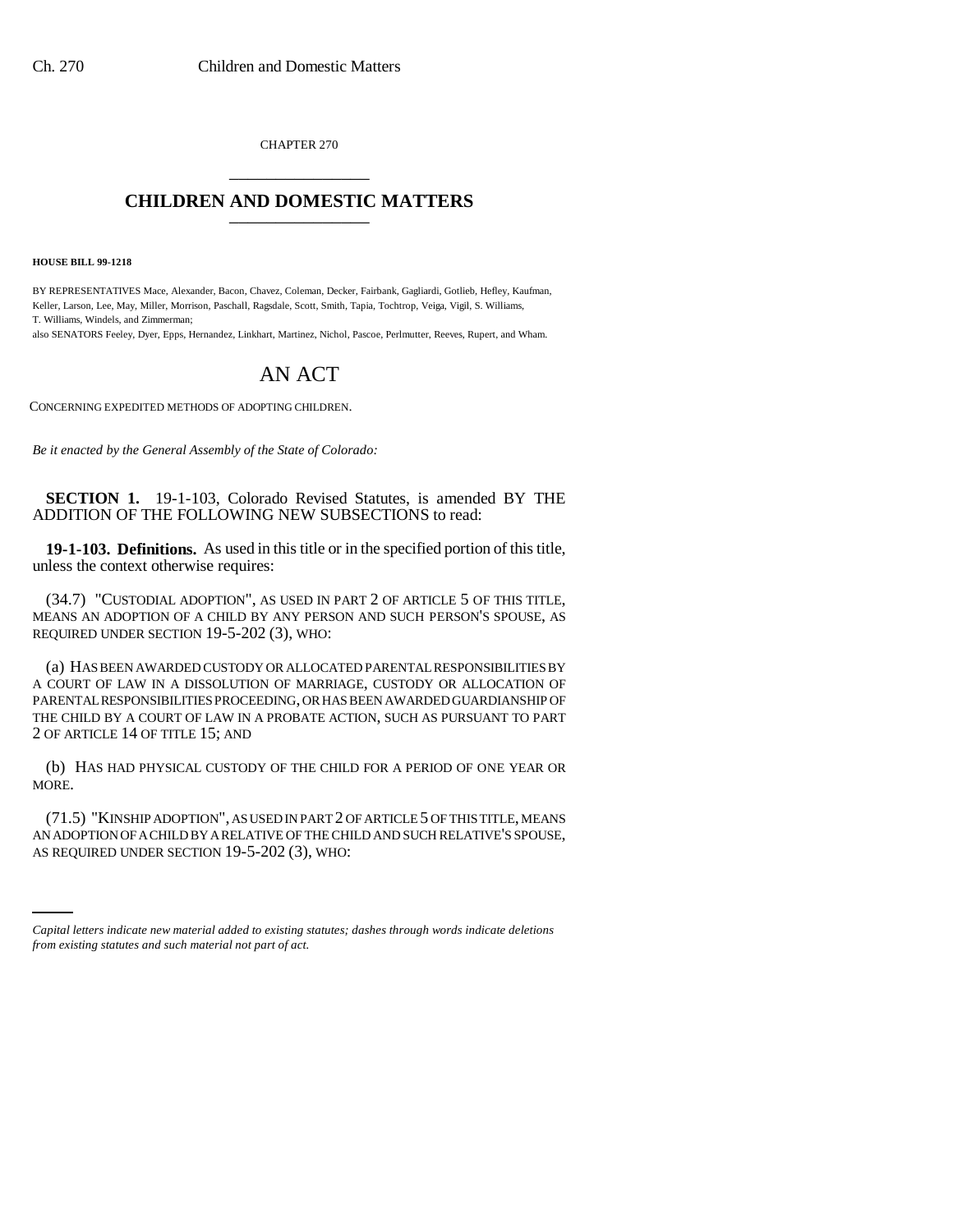(a) IS EITHER A GRANDPARENT, BROTHER, SISTER, HALF-SIBLING, AUNT, UNCLE, OR FIRST COUSIN; AND

(b) HAS HAD PHYSICAL CUSTODY OF THE CHILD FOR A PERIOD OF ONE YEAR OR MORE AND THE CHILD IS NOT THE SUBJECT OF A PENDING DEPENDENCY AND NEGLECT PROCEEDING PURSUANT TO ARTICLE 3 OF THIS TITLE.

**SECTION 2.** 19-1-103 (107), Colorado Revised Statutes, is amended to read:

**19-1-103. Definitions.** (107) "Termination of the parent-child legal relationship", as used in article ARTICLES 3 AND 5 of this title, means the permanent elimination by court order of all parental rights and duties, including residual parental rights and responsibilities, as provided in section 19-3-608.

**SECTION 3.** 19-5-203 (1), Colorado Revised Statutes, is amended BY THE ADDITION OF THE FOLLOWING NEW PARAGRAPHS to read:

**19-5-203. Availability for adoption.** (1) A child may be available for adoption only upon:

(j) SUBMISSION OF AN AFFIDAVIT OR SWORN TESTIMONY OF THE ADOPTIVE RELATIVE IN A KINSHIP ADOPTION THAT THE BIRTH PARENT OR BIRTH PARENTS HAVE ABANDONED THE CHILD FOR A PERIOD OF ONE YEAR OR MORE OR THAT THE BIRTH PARENT OR BIRTH PARENTS HAVE FAILED WITHOUT CAUSE TO PROVIDE REASONABLE SUPPORT FOR SUCH CHILD FOR A PERIOD OF ONE YEAR OR MORE, AND THAT THE RELATIVE SEEKING THE KINSHIP ADOPTION HAS HAD PHYSICAL CUSTODY OF THE CHILD FOR A PERIOD OF ONE YEAR OR MORE AND THE CHILD IS NOT THE SUBJECT OF A PENDING DEPENDENCY AND NEGLECT PROCEEDING PURSUANT TO ARTICLE 3 OF THIS TITLE. UPON FILING OF THE PETITION IN ADOPTION, THE COURT SHALL ISSUE A NOTICE DIRECTED TO THE BIRTH PARENT OR BIRTH PARENTS, WHICH NOTICE SHALL STATE THE NATURE OF THE RELIEF SOUGHT, THE NAMES OF THE PETITIONER AND THE CHILD, AND THE TIME AND PLACE SET FOR HEARING ON THE PETITION. IF THE ADDRESS OF THE BIRTH PARENT IS KNOWN, SERVICE OF SUCH NOTICE SHALL BE IN THE MANNER PROVIDED BY THE COLORADO RULES OF CIVIL PROCEDURE FOR SERVICE OF PROCESS. UPON AFFIDAVIT BY THE PETITIONER THAT DESCRIBES WITH SPECIFICITY THE DILIGENT SEARCH MADE BY THE PETITIONER, AND THAT STATES THAT, AFTER DILIGENT SEARCH, THE ADDRESS OF THE BIRTH PARENT OR BIRTH PARENTS REMAINS UNKNOWN, THE COURT SHALL ORDER SERVICE UPON THE BIRTH PARENT OR BIRTH PARENTS BY ONE PUBLICATION OF THE NOTICE IN A NEWSPAPER OF GENERAL CIRCULATION IN THE COUNTY IN WHICH THE HEARING IS TO BE HELD. THE HEARING SHALL NOT BE HELD SOONER THAN THIRTY DAYS AFTER SERVICE OF THE NOTICE IS COMPLETE, AND, AT SUCH HEARING, THE COURT MAY ENTER A FINAL DECREE OF ADOPTION NOTWITHSTANDING THE TIME LIMITATION IN SECTION 19-5-210 (2).

(k) SUBMISSION OF AN AFFIDAVIT OR SWORN TESTIMONY OF THE LEGAL CUSTODIAN OR LEGAL GUARDIAN IN A CUSTODIAL ADOPTION THAT THE BIRTH PARENT OR BIRTH PARENTS HAVE ABANDONED THE CHILD FOR A PERIOD OF ONE YEAR OR MORE OR THAT THE BIRTH PARENT OR BIRTH PARENTS HAVE FAILED WITHOUT CAUSE TO PROVIDE REASONABLE SUPPORT FOR SUCH CHILD FOR A PERIOD OF ONE YEAR OR MORE AND THAT THE LEGAL CUSTODIAN OR LEGAL GUARDIAN SEEKING THE CUSTODIAL ADOPTION HAS HAD THE CHILD IN HIS OR HER PHYSICAL CUSTODY FOR A PERIOD OF ONE YEAR OR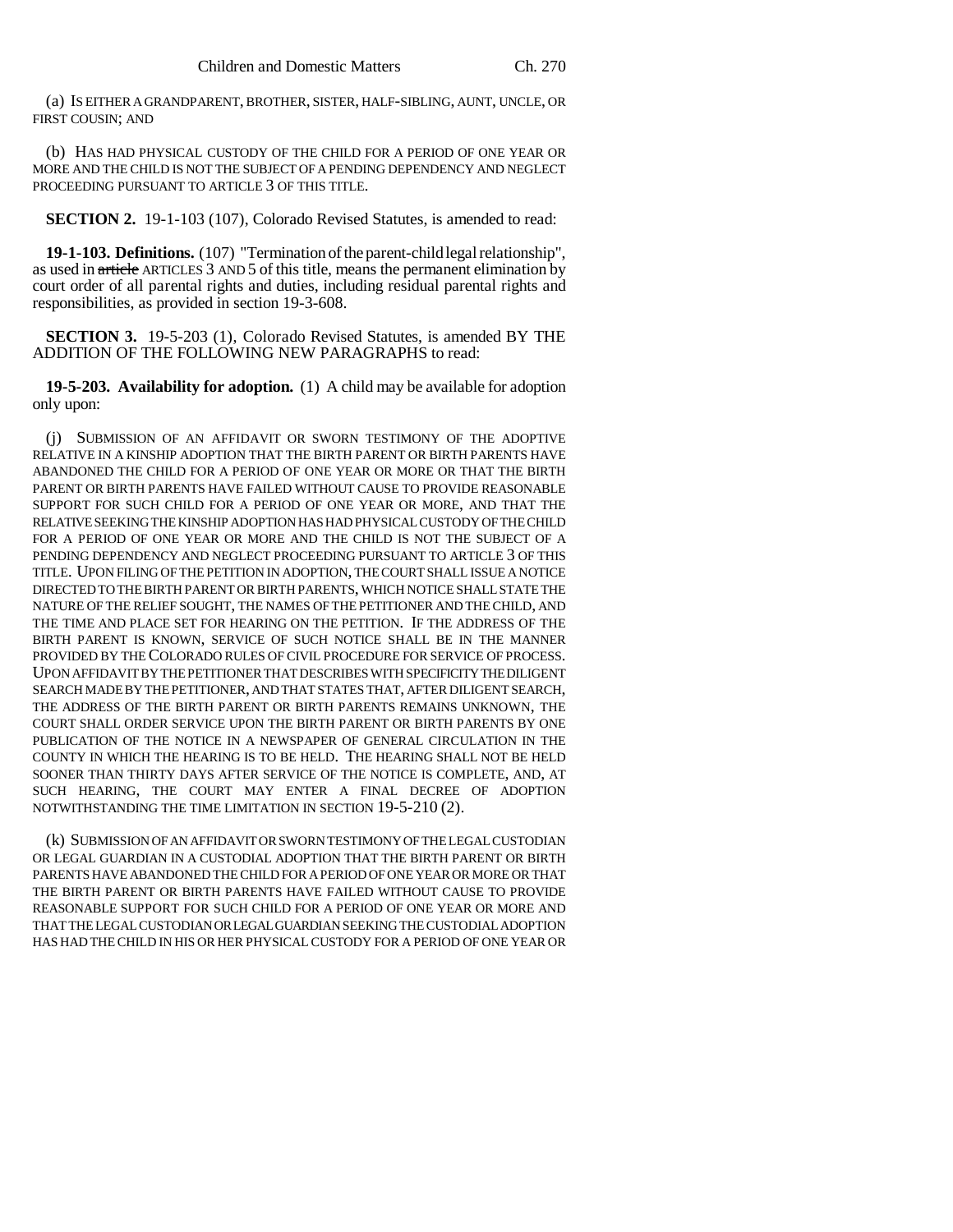## Ch. 270 Children and Domestic Matters

MORE. UPON FILING OF THE PETITION IN ADOPTION, THE COURT SHALL ISSUE A NOTICE DIRECTED TO THE BIRTH PARENT OR BIRTH PARENTS, WHICH NOTICE SHALL STATE THE NATURE OF THE RELIEF SOUGHT, THE NAMES OF THE PETITIONER AND THE CHILD, AND THE TIME AND PLACE SET FOR HEARING ON THE PETITION. IF THE ADDRESS OF THE BIRTH PARENT OR BIRTH PARENTS IS KNOWN, SERVICE OF SUCH NOTICE SHALL BE IN THE MANNER PROVIDED BY THE COLORADO RULES OF CIVIL PROCEDURE FOR SERVICE OF PROCESS. UPON AFFIDAVIT BY THE PETITIONER THAT DESCRIBES WITH SPECIFICITY THE DILIGENT SEARCH MADE BY THE PETITIONER, AND THAT STATES THAT, AFTER DILIGENT SEARCH, THE ADDRESS OF THE BIRTH PARENT OR BIRTH PARENTS REMAINS UNKNOWN, THE COURT SHALL ORDER SERVICE UPON THE BIRTH PARENT OR BIRTH PARENTS BY ONE PUBLICATION OF THE NOTICE IN A NEWSPAPER OF GENERAL CIRCULATION IN THE COUNTY IN WHICH THE HEARING IS TO BE HELD. THE HEARING SHALL NOT BE HELD SOONER THAN THIRTY DAYS AFTER SERVICE OF THE NOTICE IS COMPLETE, AND, AT SUCH HEARING, THE COURT MAY ENTER A FINAL DECREE OF ADOPTION NOTWITHSTANDING THE TIME LIMITATION IN SECTION 19-5-210 (2).

**SECTION 4.** 19-5-206 (2), Colorado Revised Statutes, is amended to read:

**19-5-206. Placement for purposes of adoption.** (2) (a) Birth parent or parents may designate a specific applicant with whom they may wish to place their child for purposes of adoption. After assessment and approval of the potential adoptive parents and subsequent relinquishment of the child, the court shall grant guardianship of the child to a person or agency described in section 19-5-104 (1) until finalization of adoptive placement. A county department may provide adoption services to birth parents who request designated adoption only in cases in which the county has legal custody of the child prior to the filing of the petition to relinquish. All requirements and provisions of this article pertaining to relinquishment and adoption shall apply to designated adoptions.

(b) The court may waive the assessment and approval requirements of paragraph (a) of this subsection (2) in cases where the birth parent or parents have designated the child's grandparent, aunt, uncle, brother, or sister as the person with whom they wish to place their child for purposes of adoption. The court may proceed to finalize such adoptive placement upon finding that the placement is in the best interests of the child.

(c) THE COURT MAY WAIVE THE ASSESSMENT AND APPROVAL OF THE POTENTIAL ADOPTIVE PARENTS IN CASES INVOLVING KINSHIP OR CUSTODIAL ADOPTION OR MAY DETERMINE AND ORDER WHAT KIND OF INFORMATION OR WRITTEN REPORT IT DEEMS NECESSARY, INCLUDING AN ABBREVIATED HOME STUDY OR HOME EVALUATION. THE COURT MAY PROCEED TO FINALIZE SUCH ADOPTIVE PLACEMENT UPON FINDING THAT THE PLACEMENT IS IN THE BEST INTERESTS OF THE CHILD.

**SECTION 5.** 19-5-208, Colorado Revised Statutes, is amended BY THE ADDITION OF THE FOLLOWING NEW SUBSECTIONS to read:

**19-5-208. Petition for adoption.** (5) IN ALL STEPPARENT, CUSTODIAL, AND KINSHIP ADOPTIONS, THE PETITION SHALL CONTAIN A STATEMENT INFORMING THE COURT WHETHER THE PROSPECTIVE ADOPTIVE PARENT WAS CONVICTED AT ANY TIME BY A COURT OF COMPETENT JURISDICTION OF A FELONY IN ONE OF THE FOLLOWING AREAS: CHILD ABUSE OR NEGLECT; SPOUSAL ABUSE; ANY CRIME AGAINST A CHILD; OR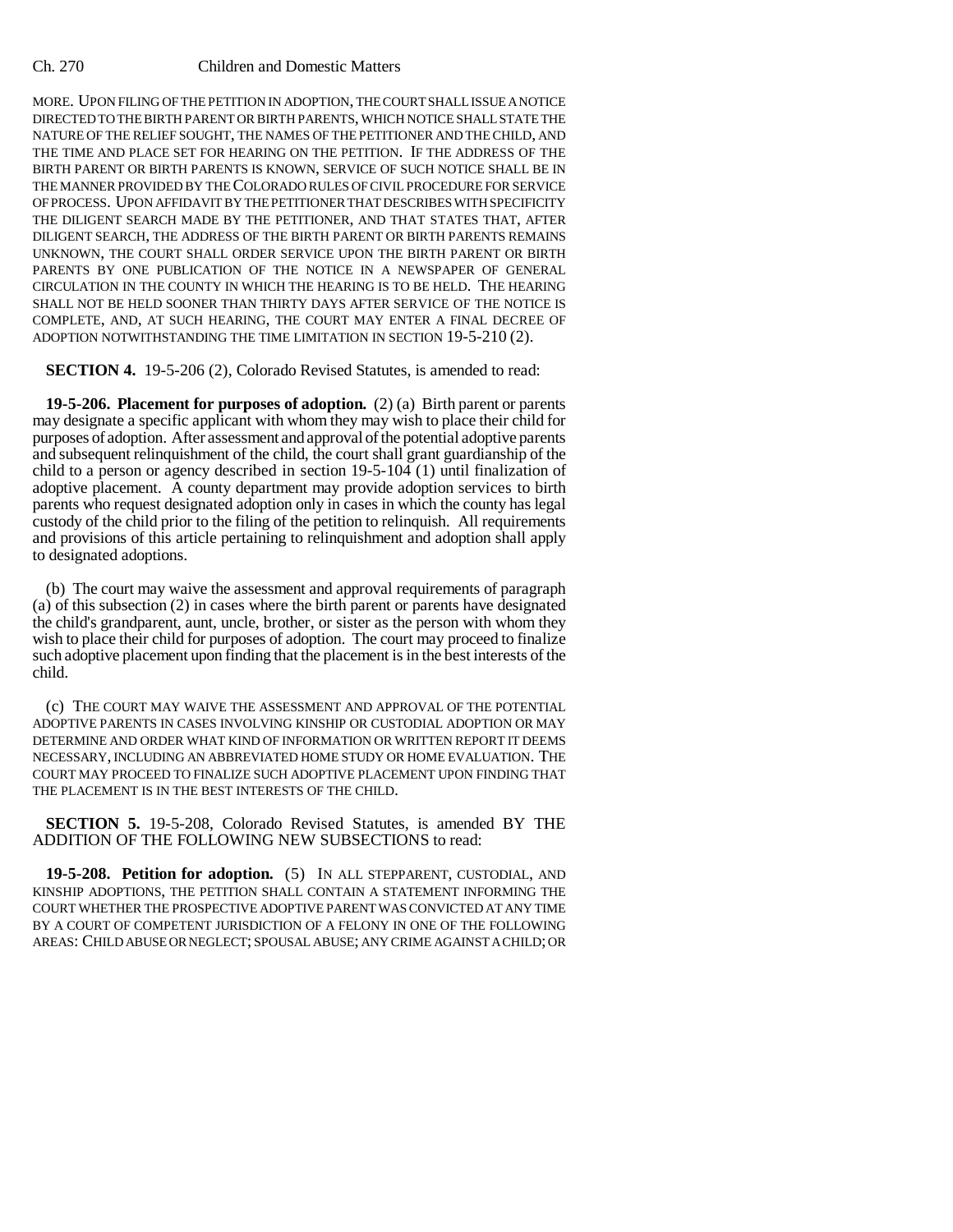ANY CRIME INVOLVING VIOLENCE, RAPE, SEXUAL ASSAULT, OR HOMICIDE, OR OTHER PHYSICAL ASSAULT OR BATTERY. IN ADDITION, THE PETITIONER SHALL ATTACH TO THE PETITION A CURRENT CRIMINAL RECORDS CHECK, PAID FOR BY THE PETITIONER.

(6) IN ALL CUSTODIAL AND KINSHIP ADOPTIONS, THE PETITION SHALL CONTAIN A STATEMENT THAT THE PETITIONER HAS CONSULTED WITH THE APPROPRIATE LOCAL COUNTY DEPARTMENT OF SOCIAL SERVICES CONCERNING THE POSSIBLE ELIGIBILITY OF THE PETITIONER AND THE CHILD FOR TEMPORARY ASSISTANCE FOR NEEDY FAMILIES (TANF), MEDICAID, SUBSIDIZED ADOPTION AND OTHER SERVICES OR PUBLIC ASSISTANCE ADMINISTERED BY THE COUNTY DEPARTMENT OF SOCIAL SERVICES.

**SECTION 6.** 19-5-209 (1), Colorado Revised Statutes, is amended to read:

**19-5-209. Petition - written reports.** (1) Except for stepparent adoptions, KINSHIP ADOPTIONS, CUSTODIAL ADOPTIONS, and those cases in which placement for adoption has been made by the court, if a petition for the adoption of a child is not accompanied by the written consent and report of the county department of social services or a licensed child placement agency, the court shall order the county department of social services or a licensed child placement agency to make an investigation and file a written report substantially in the form outlined in section 19-5-207 (2), including a recommendation as to whether the adoption should be decreed.

**SECTION 7.** 19-5-210, Colorado Revised Statutes, is amended to read:

**19-5-210. Hearing on petition.** (1) A hearing on the petition for adoption shall be held on the date set or the date to which the matter has been regularly continued.

(1.5) EXCEPT IN STEPPARENT, CUSTODIAL, OR KINSHIP ADOPTIONS, the court shall issue a certificate of approval of placement, placing the child's custodial care with prospective adoptive parents pending final hearing on the petition for adoption, if it appears to the court that the placement for adoption is in the best interest of the child.

(2) IN STEPPARENT, CUSTODIAL, OR KINSHIP ADOPTIONS, THE COURT SHALL HOLD A HEARING ON THE PETITION AS SOON AS POSSIBLE. IN ALL OTHER ADOPTIONS, THE COURT SHALL HOLD A HEARING ON THE PETITION no sooner than six months after the date of the placement, unless for good cause shown that time is extended or shortened by the court. the court shall hold a hearing on the petition and. AT THE HEARING HELD ON THE PETITION, THE COURT shall enter a decree setting forth its findings and grant to the petitioner a final decree of adoption if it is satisfied as to:

(a) The availability of the child for adoption;

(b) The good moral character, the ability to support and educate the child, and the suitableness of the home of the person adopting such child;

(b.5) The criminal records check of the prospective adoptive parent as reported to the court by the county department of social services or the child placement agency pursuant to section 19-5-207 (2.5) OR THE INFORMATION PROVIDED TO THE COURT PURSUANT TO SECTION 19-5-208 (5) does not reveal a criminal history described in 19-5-207 (2.5) (a);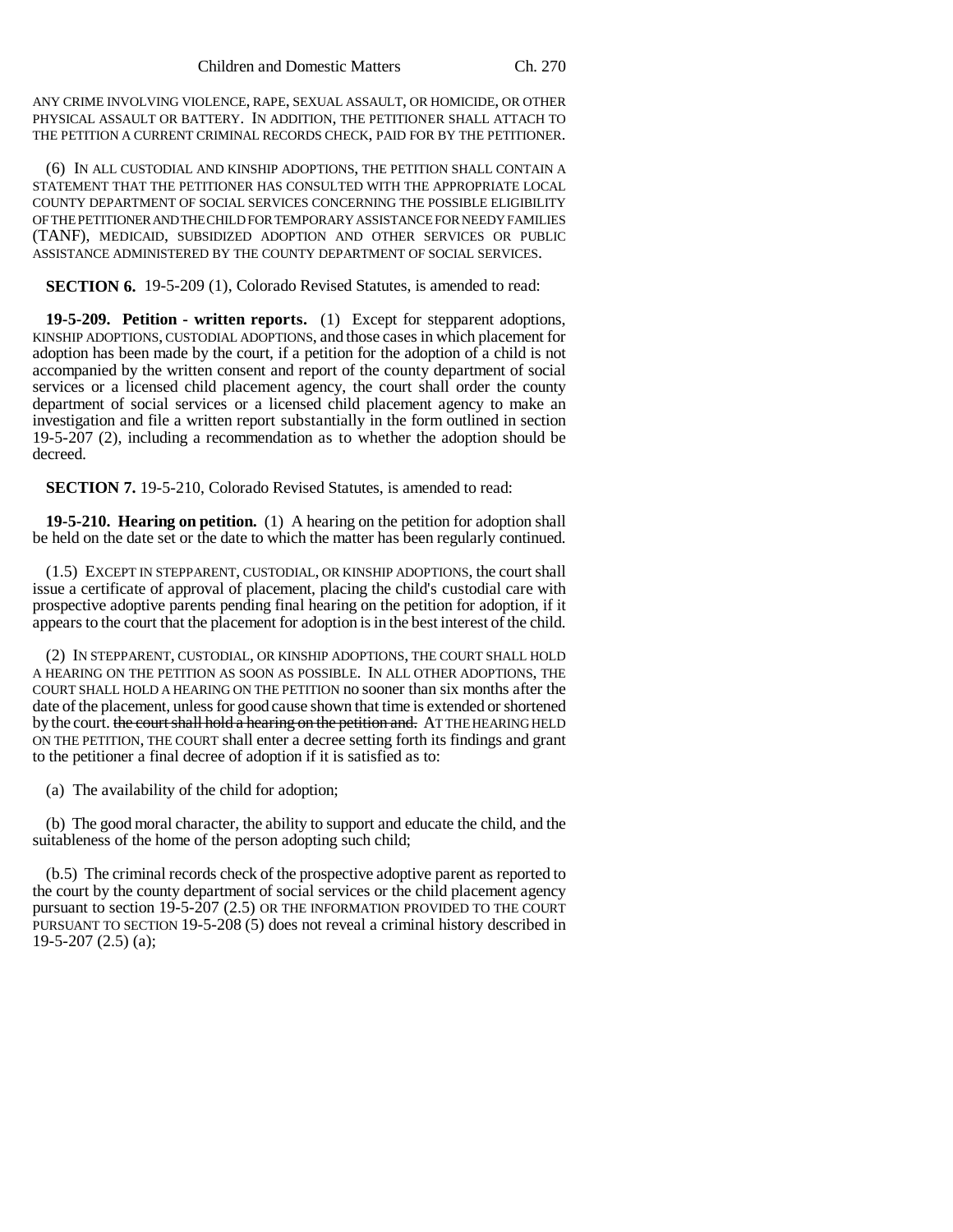Ch. 270 Children and Domestic Matters

(c) The mental and physical condition of the child as a proper subject for adoption in said home; and

(d) The fact that the best interests of the child will be served by the adoption.

(3) The former name of the child shall not be stated in the final decree of adoption.

(4) If, after the hearing, the court is not satisfied as to the matters listed in subsection (2) of this section, the petition for adoption may be either continued or dismissed in the discretion of the court. The court shall not grant the decree of final adoption if it determines that the prospective adoptive parent was convicted at any time by a court of competent jurisdiction of a felony in one of the following areas: Child abuse or neglect; spousal abuse; any crime against a child; or any crime involving violence, rape, sexual assault, or homicide, excluding other physical assault or battery. FOR STEPPARENT, KINSHIP, OR CUSTODIAL ADOPTIONS, IN ADDITION TO NOT GRANTING A DECREE OF FINAL ADOPTION IN CIRCUMSTANCES INVOLVING THE FELONY CONVICTIONS LISTED IN THIS SUBSECTION (4), THE COURT SHALL NOT GRANT THE DECREE OF FINAL ADOPTION IF IT DETERMINES THAT THE PROSPECTIVE ADOPTIVE PARENT WAS CONVICTED OF A FELONY FOR PHYSICAL ASSAULT OR BATTERY THAT WAS COMMITTED WITHIN THE PAST FIVE YEARS.

(5) All hearings with reference to adoption shall be closed to the public and, in the discretion of the court, to any child who is the subject of adoption and who is under twelve years of age, but the court may interview the child whenever it deems it proper.

(6) IN A STEPPARENT ADOPTION, IN ADDITION TO ISSUING A FINAL DECREE OF ADOPTION, THE COURT SHALL ENTER AN ORDER TERMINATING THE OTHER PARENT'S PARENTAL RIGHTS. IN A CUSTODIAL OR KINSHIP ADOPTION, IN ADDITION TO ISSUING A FINAL DECREE OF ADOPTION, THE COURT SHALL ENTER AN ORDER TERMINATING THE PARENTAL RIGHTS OF THE CHILD'S PARENTS.

**SECTION 8.** 19-5-211 (2), Colorado Revised Statutes, is amended to read:

**19-5-211. Legal effects of final decree.** (2) The natural parents shall be divested of all legal rights and obligations with respect to the child, and the adopted child shall be free from all legal obligations of obedience and maintenance with respect to the natural parents.

**SECTION 9.** 19-5-101 (1), Colorado Revised Statutes, is amended to read:

**19-5-101. Termination of the parent-child legal relationship.** (1) The juvenile court may, upon petition, terminate the parent-child legal relationship between a parent or parents, or a possible parent or parents, and a child in:

(a) Proceedings under section 19-1-104 (1) (d);  $\sigma$ 

(b) Proceedings under section 19-5-105; OR

(c) PROCEEDINGS UNDER SECTION 19-5-203 (1) (d), (1) (e), (1) (f), (1) (j), AND (1) (k).